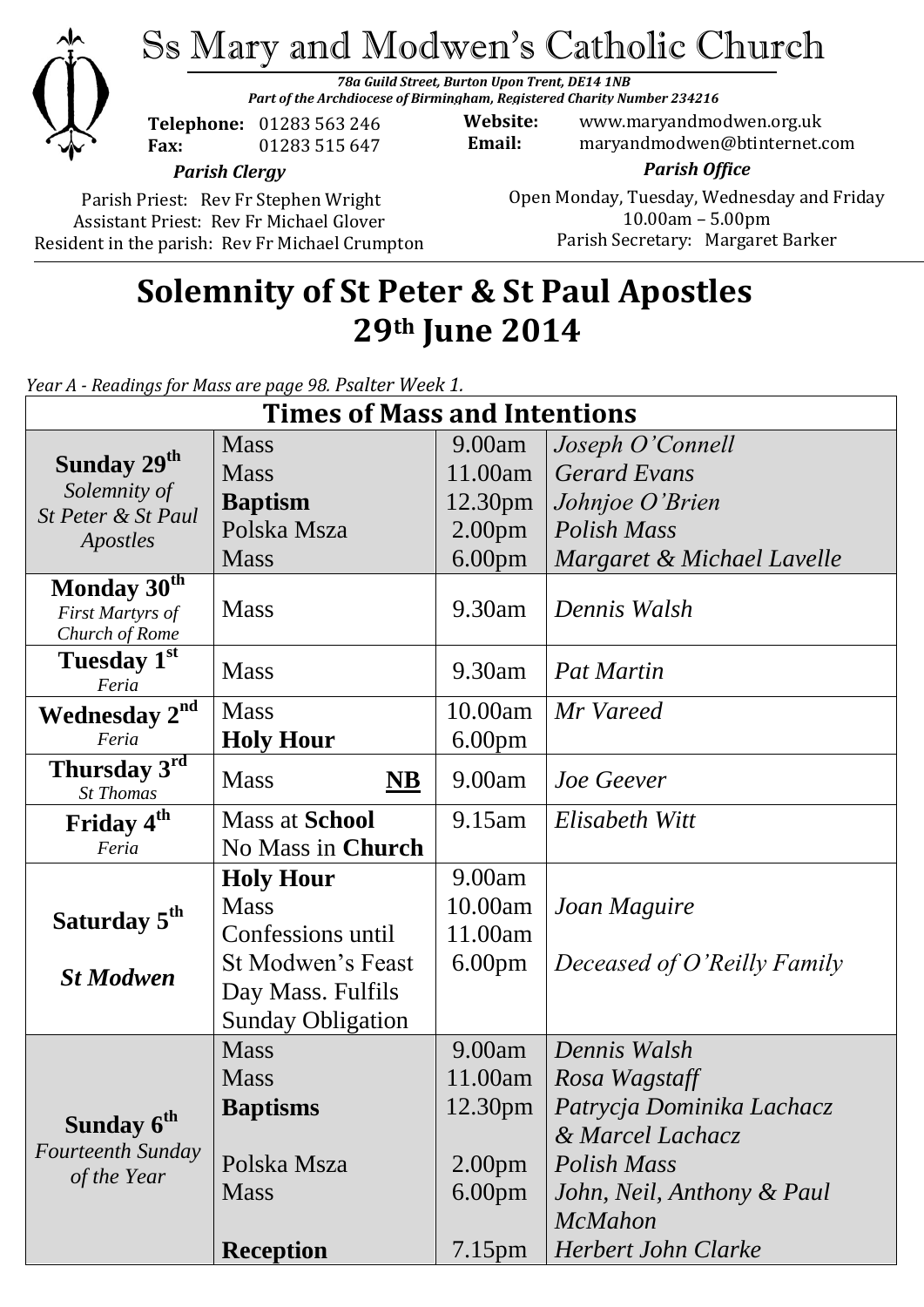### **Please pray for all the sick and housebound of the Parish:**

Kathleen Benson, David Hughes, Eileen Lee, Pat Bolton, Mary Burnside, David Hastilow, Maureen & Sidney Parker, Irene Hill, Olive Wilson, Eve Goode, Sarah Pursglove, Marjorie Staley, Marie Gibson, Martin Halligan, Martin Goddard, Merlin Joseph, Mary Hyde, Baby Katie, Betty Gould, Michael Wright, Tony Kerr-Delworth, Fr Bernard Shaughnessy, Mary Conway, Baby Tomasz Weedon, Kay Elizabeth Webster, Kirsty Freeman, Peter Hunt, Jonjo Finnegan, Michael Cobley, Russ Simpson, Brian & Rita Baldock, Joe & Marg Emery, Baby Niamh Rodriguez, Sylvia Breen, John Wain, Fr Rob Taylerson, Pete & Sue Hughes, Baby James Kersey, Baby Elsie-Mae Freeman, Anne Cope, Alastair Furness, Damian Walsh, Arthur Walsh, Thomas McHugh, David Priest, Viv Saunders, Roz Fleetwood, James Cull, Isabel Kinsella, Paddy Griffin, Zoe Bellamy, Aaron Flemming.

### **Lord Grant Eternal Rest to those who have died recently:**

Herbert John Clarke whose reception into Church will be on Sunday 6<sup>th</sup> July at 7.15pm and Requiem Mass on Monday 7<sup>th</sup> July at 1pm.

### **Offertory Collection:** £346.82 (non Gift Aid); £359.95(Gift Aid)

Standing orders £460 (Gift Aid) thank you for your generosity. Building & Development Fund – £328.80 Building & Development Fund running total: -£6,485.66 (minus)

This Weekend – Retiring Collection – Peter's Pence Next Weekend – Second Collection – Building & Development Fund  $13<sup>th</sup>$  July – Second Collection – Building & Development Fund

## **For Next Sunday 29th June: - Please Pray for the Priests READERS and Seminarians of the Diocese:**

G Gough, R Yeomans, S Radford **EUCHARISTIC MINISTER** Sunday – Rev Fr Bernard Kelly

L Stuart & J Dawe Tuesday – Rev Fr Gerard Kelly A Dyche, J Mitcheson, C Bailey Wednesday – Rev Fr Eric Kemball

Pat&Irena/Rosemary&Annette/Diana&Paul Friday – Rev Fr David Keniry

### **CHURCH CLEANING**

Jane M, Graham & Maureen

### **FLOWERS**

Jean & Jeanette

### **PIETY SHOP**

????

M Noble, J Emery, J Ward Monday – Rev Fr Thomas Kelly **TEA & COFFEE** Thursday – Rev Fr Oliver Kemp **CASHIERS** Saturday – Rt Rev William Kenney Sarah & Marc Sunday Next – Rev Fr Andrew Kenny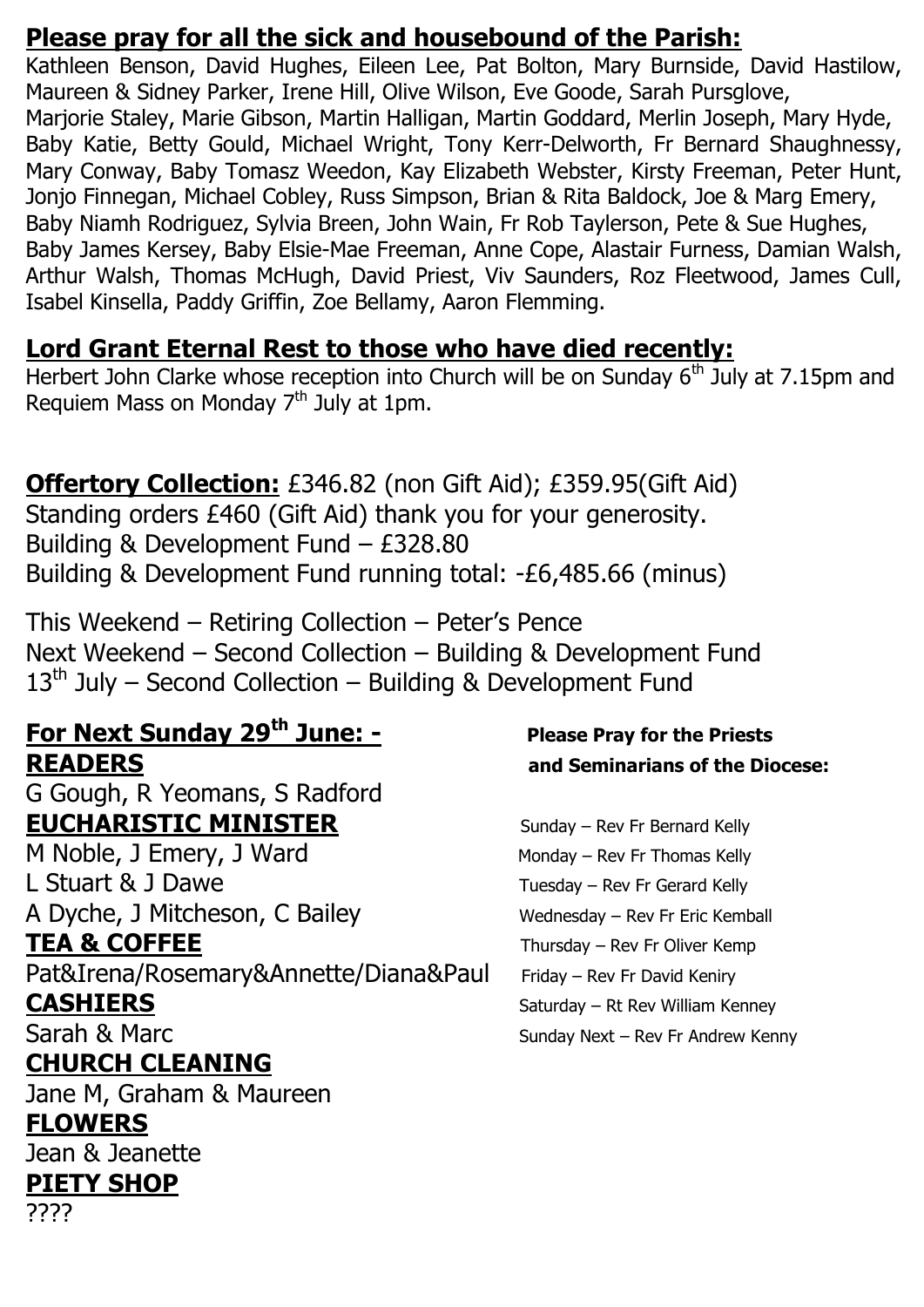### **ST MODWEN, PRAY FOR US**

**ST MODWEN'S FEAST DAY MASS** will be celebrated on Saturday 5<sup>th</sup> July at 6pm. This Mass will count for the Sunday obligation. We invite parishioners to read the readings or bidding prayers in their native language. Please sign up to volunteer on the sheets at the back of Church. All are welcome.

**ST MODWEN'S FEAST DAY BRING AND SHARE:** After the Feast Day Mass there will be a "bring and share" celebration in the Parish Hall. We invite you to bring some savoury or sweet food, perhaps an example of your national food, to share. The parish will provide the drinks. All are welcome.

**ST MODWEN'S SCHOOL LAST MASS AT BELVOIR ROAD:** This Friday's 9.15am Mass will be the last celebrated at the Belvoir Road site. The Mass will be a Feast Day Mass of St Modwen. We have invited the former parish priests and Canon Pat Browne will be concelebrating the Mass. Weather permitting the Mass will be outside. All are welcome. We give thanks to all the staff, pupils, families, clergy and parishioners who have been such a blessing to the school community on this site.

**ST MODWEN'S SCHOOL NEW SITE:** The new school site will open in September. The 52 catholic children in the new intake shows the need for the larger school. Archbishop Bernard will celebrate Mass and bless the New School on Wednesday morning,  $10<sup>th</sup>$  September. We will give details of this Mass closer to the time. We intend to offer a time in the Autumn when parishioners may visit the new school site.

**SOWING THE SEEDS MARYVALE CATHECHESIS COURSE:** As from 2<sup>nd</sup> October we will be hosting a Catechetical Course run by Maryvale Institute here in the parish over 12 Thursday evenings. This is offered to local parishes and all are welcome. It aims to refresh and encourage current parish catechists and to train new volunteers who are willing to offer their service as parish catechists working with children or adults, children's liturgical leaders, staff in catholic schools, youth group leaders and indeed all parishioners who would like to learn more about the Catholic faith. See poster and flyers at back of church for more information.

**PARISH LOTTERY:** Last week 103 numbers played. Winning No -73, Martin Cain - £51.50. Congratulations, your cheque can be collected this weekend. **INVOCATION NATIONAL FESTIVAL:** A weekend festival taking place in the grounds and building of St. Mary's College, Oscott from Friday 4th July - Sunday 6th July 2014 for Young People 16+. It is a weekend full of opportunities for you to think more deeply about who God is calling you to be. You might have never thought about that before – that God has a particular calling, purpose, personally, for you – or you might have been reflecting on it for a while and are seeking further guidance and inspiration. More information see Fr Michael or [www.invovaction.org.uk](http://www.invovaction.org.uk/)